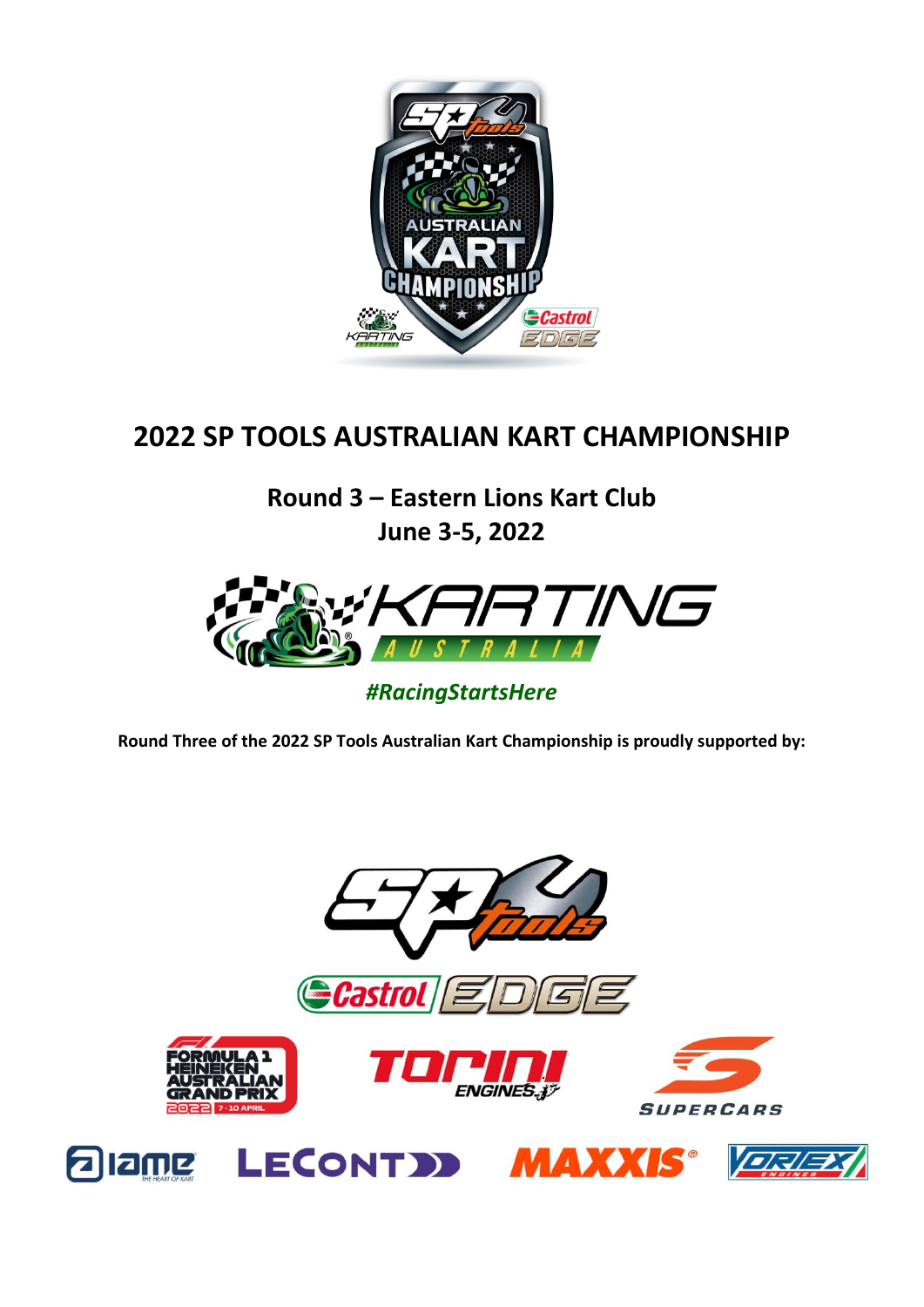



### **2022 AUSTRALIAN KART CHAMPIONSHIP – ROUND 3 SUPPLEMENTARY REGULATIONS**

**Important Note:**

**These Supplementary Regulations can only be used in strict accordance with the requirements of all Federal and** 

#### **State Government COVID-19 mass gathering Orders and Directions.**

#### **COVID-19 ACKNOWLEDGEMENT AND VOLUNTARY ACCEPTANCE OF RISK**

By entering or participating in this Karting activity/event, all Essential Karting Personnel and Permitted Persons acknowledge that, even with rigorous capacity and control measures that Karting Australia requires the Organising Club to put in place at all Karting Australia sanctioned Karting activities/events, there remains an unquantifiable risk of transmission of viral illness including COVID-19 at a Karting activity/event at this time and you have considered that risk and your own personal circumstances, including any health condition or vulnerability that you may have or that of persons whom you will be in close contact with following your attendance at a Karting activity/event. You acknowledge that, for a small number of people, COVID-19 has very serious health consequences. By attending a Karting activity/event you (and any persons who attend the activity/event with you) acknowledge and accept these obvious risks.

#### **KA PERMIT NUMBER: KA-AKC 03/2022 1. STANDARD REQUIREMENTS**

#### **1.1 Title, Organisation & Status**

- a) The Meeting will be known as the "SP Tools Australian Kart Championship Round 2" (the Meeting) and will be hosted by the Eastern Lions Kart Club at the Hume International Raceway, 1005 Seymour – Tooborac Road, Hilldene
- b) The Meeting will be held under the International Sporting Code of the FIA, the General Standing Regulations and National Competition Rules of Karting Australia and the 2022 Australian Kart Championship Sporting Regulations (Championship Regulations).
- c) This Meeting is a National Meeting.

#### **1.2 Administration**

|                                    | a) | Promoter:                       | Karting Australia<br>PO Box 1297 OXENFORD QLD 4210<br>Email: admin@karting.net.au<br>ABN: 97 160 100 265                |
|------------------------------------|----|---------------------------------|-------------------------------------------------------------------------------------------------------------------------|
|                                    | b) | Organiser:                      | <b>Fastern Lions Kart Club</b><br>PO Box 11 Montrose VIC 3765<br>Telephone 0418 511 140<br>Email: elkcgeneral@gmail.com |
| <b>Organising Committee:</b><br>C) |    |                                 | Lee Hanatschek - Karting Australia<br>Steve Pegg - Eastern Lions Kart Club<br>Ross Harrod - Eastern Lions Kart Club     |
| 1.3                                |    | <b>Officials of the Meeting</b> |                                                                                                                         |
|                                    | a) | Championship Manager:           | Lee Hanatschek                                                                                                          |
|                                    | b) | Stewards of the Meeting:        | Mark Horsley (Chief), Annette English, Gail Woolner, Sarge Wilson,<br><b>Gail Cherry</b>                                |
|                                    | c) | Stewards Secretary:             | Pam Arnett                                                                                                              |
|                                    | d) | Race Director:                  | Robert Motbey                                                                                                           |
|                                    | e) | Starter:                        | Robert Motbey                                                                                                           |
|                                    | f) | <b>Assistant Starter:</b>       | Warren Johns                                                                                                            |
|                                    | g) | Clerks of the Course:           | Russell White, John Reynolds, Michael Harber, Ross Harrod,<br>Russell Cherry, Lisa Jones                                |
|                                    | h) | Secretary of the Meeting:       | Pam Arnett                                                                                                              |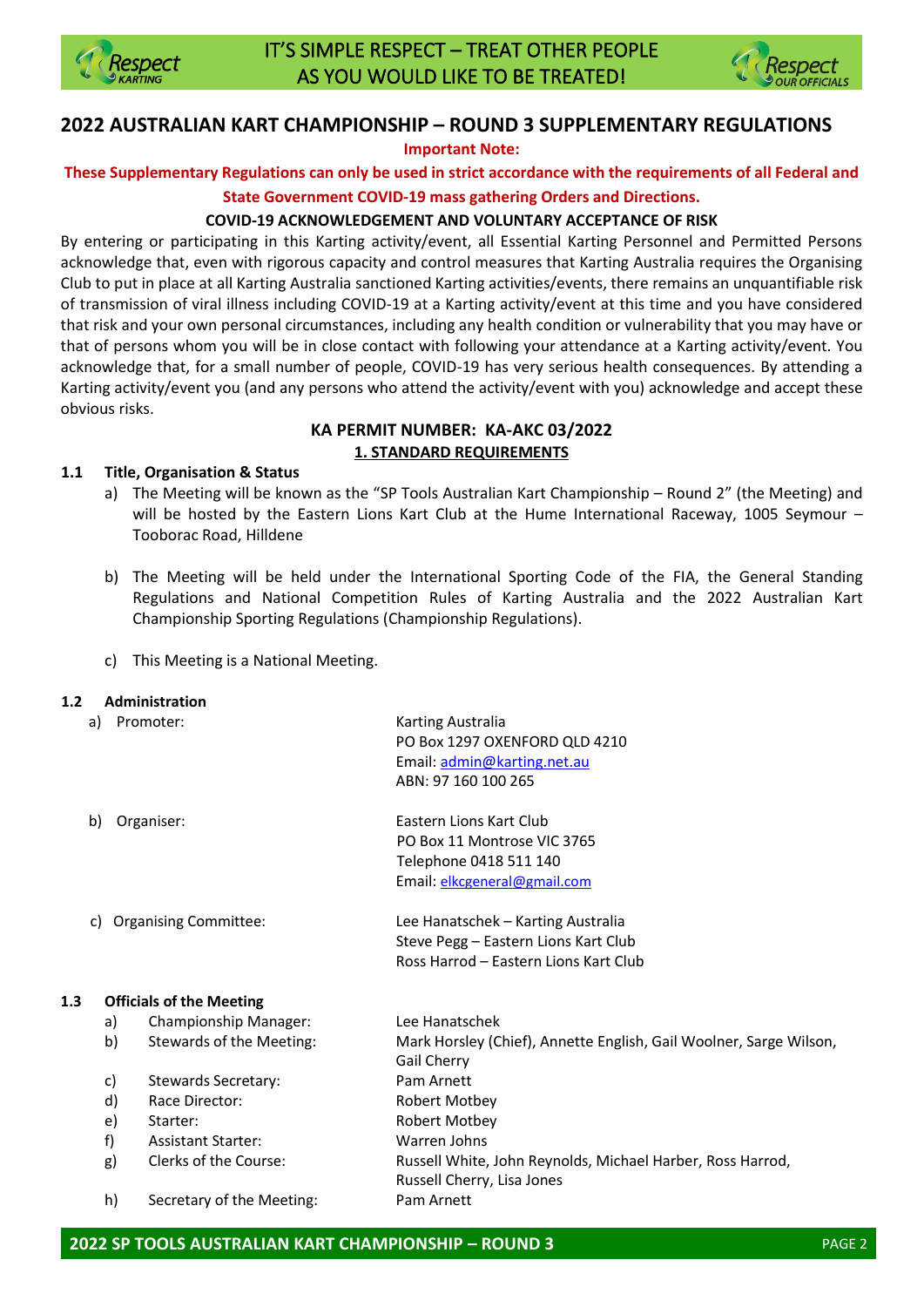

# IT'S SIMPLE RESPECT – TREAT OTHER PEOPLE AS YOU WOULD LIKE TO BE TREATED!



- i) Other Judges of Fact: General Rules Chapter 7 Rule 20 **Starter**: Clerks of the Course **Front Fairing Installation**: Chief Scrutineer, Scrutineers and Clerks of the Course in accordance with Technical Rules Appendix Figure 8 j) Chief Timekeeper: Don Russell k) Timekeeper: Lorraine Cubbin l) National Technical Commissioner: Ashley Woolner m) Chief Scrutineer: Ashley Woolner n) State Technical Officer: Harold Arnett o) Scrutineers: Shaune English, Harold Arnett, Frank Kessels, Steve Taylor p) Fuel Tester: Ashley Woolner\* q) Lights Operator: Michael O'Brien r) Grid Marshals: Trevor Ansell, Brian Hugenin s) Scale Marshals: Cherie Paragreen t) Tyre Tester & Scanning: Patrizicorse Staff, St George Kart Centre, Shaune English\*, Club Members u) Front Fairing Fitment Official: Ashley Woolner and Assistants v) Medical Services: St John Ambulance w) Paddock Managers: Sam Houston
- x) Operations: Matthew Gould
- y) COVIDSafe Officer: Jo Jenkins
	- **\*** Judge of Fact

#### **1.4 Circuit Details**

- a. Venue: Hume International Raceway
- b. Track Length: 1064 Metres
- c. Track Direction: Anti Clockwise
- d. Track Density: 40
- e. Notice Board: Located next to out grid
- 
- f. Stewards Office: Located next to out grid
- g. Administration Hub Located adjacent to the Entry to the Out Grid
- h. Parc Fermé: Located next to scales shed

#### **2. ADMINISTRATION**

#### **2.1 Eligible Classes, Divisions & Licences**

- a) The Classes and Divisions eligible to Compete at this Meeting are as stipulated in the Championship Regulations.
- b) Participants, Drivers and Pit Crew must hold a Licence in accordance with the provisions Regulation 9 g) of the Championship Regulations.

#### **2.2 Opening & Closing of Entries**

- a) Competitors who have entered and paid for the entire Championship will be pre-entered for this Event.
- b) Entries for this Meeting for all other Competitors will open as per the schedule below on Friday April 29, 2022

| <b>CLASS</b>      | <b>WA</b>          | NT&SA              | NSW, QLD, VIC and TAS |
|-------------------|--------------------|--------------------|-----------------------|
| KZ <sub>2</sub>   | 7:00am             | 8:30am             | 9:00am                |
| X30               | 8:00am             | 9:30am             | 10:00am               |
| <b>TaG 125</b>    | 9:00am             | 10:30am            | 11:00am               |
| KA <sub>2</sub>   | 10:00am            | 11:30am            | 12:00pm               |
| KA3 Senior        | 11:00am            | 12:30pm            | 1:00 <sub>pm</sub>    |
| <b>KA4 Junior</b> | 12:00pm            | 1:30 <sub>pm</sub> | 2:00 <sub>pm</sub>    |
| Cadet 12          | 1:00 <sub>pm</sub> | 2:30 <sub>pm</sub> | 3:00pm                |
| Cadet 9           | 2:00 <sub>pm</sub> | 3:30pm             | 4:00pm                |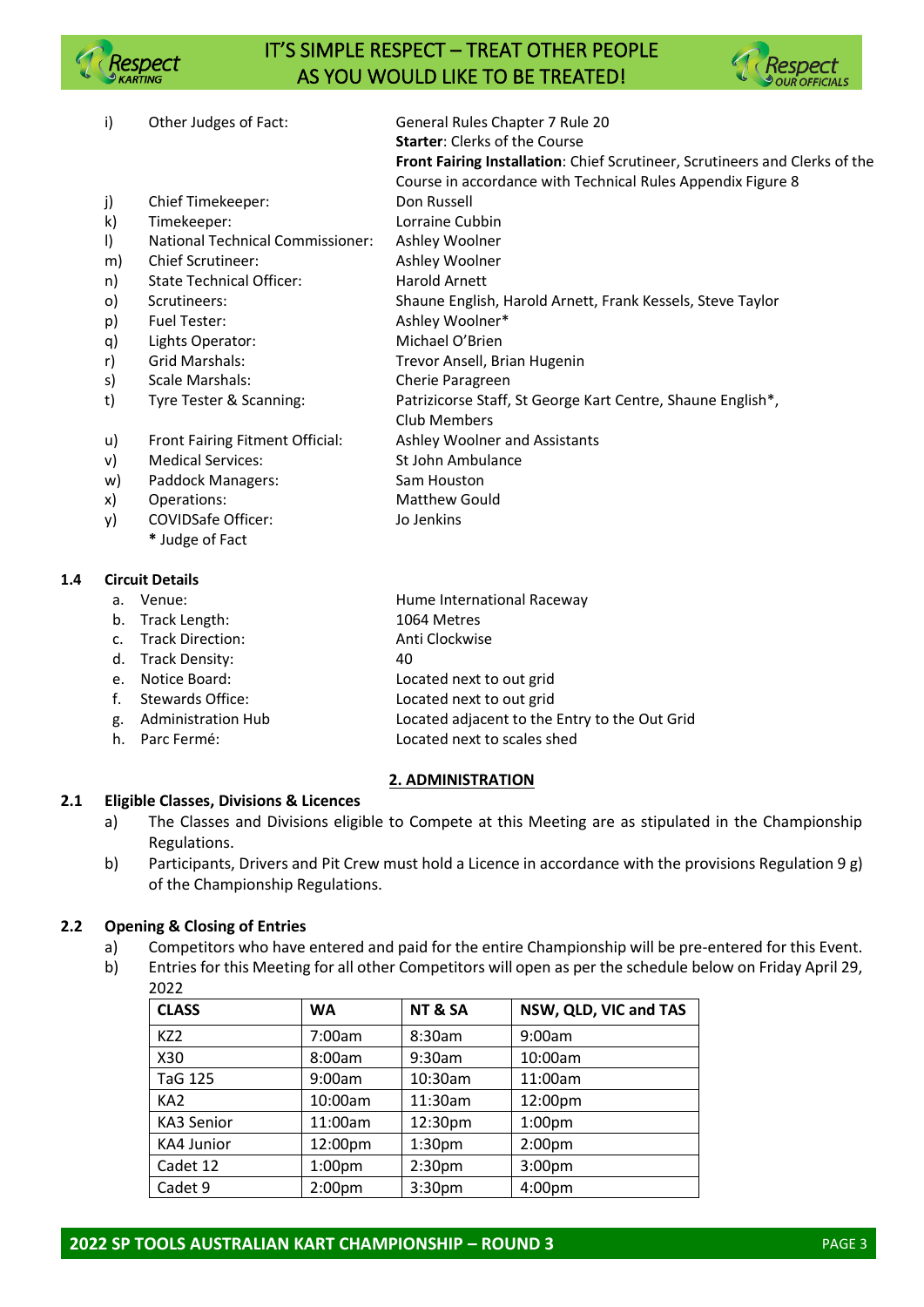

# IT'S SIMPLE RESPECT – TREAT OTHER PEOPLE AS YOU WOULD LIKE TO BE TREATED!



- c) Entries will only be accepted until the capacity advised on CMS is reached for all Classes. Competitors wishing to enter following the capacity being reached in their respective class are required to email [media@karting.net.au](mailto:media@karting.net.au) to be placed on a reserve list.
- d) The recommended penalty for a Driver entering prior to the allocated entry time is a Grid place penalty for practice.
- e) Entries for this Meeting will close at 11:59pm on Friday May 13, 2022.
- f) Late entries will not be accepted for this Meeting.

#### **2.3 Entry Procedure & Entry Fee**

- a) Each Entry for this Meeting must be made using the CMS.
- b) The Entry Fee for each Class is as follows:
	- i. All Classes: \$295.00 (incl GST and TDF Levy) or
- c) The Entry fee is paid via credit card only through CMS. A 1.5% transaction fee is payable per entry.
- d) The club to be selected for the entry on CMS is *Karting Australia*
- e) The Entry Fee may be refunded in accordance with the Rules or if a Class is cancelled.
- f) No Round Entry Fee will be refunded after the Close of Entries other than as mentioned in the 2021 AKC Championship Regulations or in 2.3 e)
- g) An Entry for this Meeting may be accepted or refused in accordance with the Rules.

#### **2.4 Administrative Checking, Transponder Numbers, Chassis and Engine Seals**

- a) In lieu of an Administrative Checking session, an official entry list, including transponder numbers, will be posted on the Official Notice Board on the afternoon of Thursday June 2, 2022.
- b) It is the responsibility of the Competitor to ensure that all information on this list is correct. Any inaccuracies and discrepancies are required to be notified to the Chief Timekeeper no less than 60 minutes prior to the start of Practice for their respective Class.
- c) Should a Competitor not advise of any inaccuracies and discrepancies, including transponder numbers, prior to the start of Practice, they will be ineligible to compete in the second Practice session.
- d) Chassis and engine seals will be issued when collecting Tyres from the respective Tyre distributors.
- e) Pit Crew licenses must be presented at the time of collecting Tyres.
- f) An electronic Scrutineering Record is to be completed by prior to the time of collecting Tyres. The Record is available here <https://kartingaustralia.wufoo.com/forms/ka-scrutineering-record-2022-akc/>
- g) Cadet 9 Drivers must ensure that their engine is fitted with a restrictor as per the Vortex Mini Rok Homologation Papers.
- h) KA4 Junior Drivers must ensure that their engine is fitted with a Type 2 D19 Exhaust Manifold Restrictor.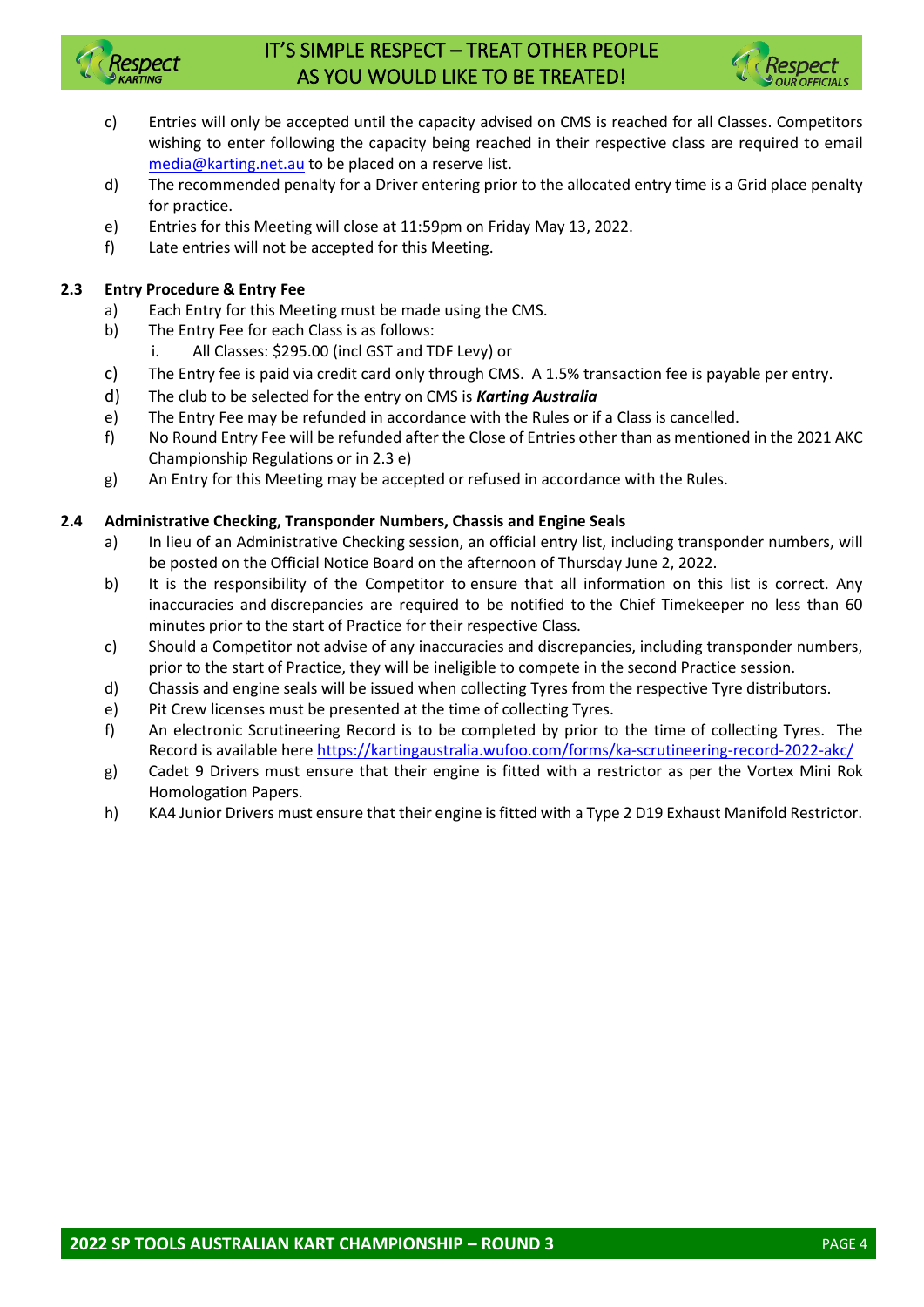



#### **3. COMPETITION**

#### **3.1 Competition Format**

- a) The Competition formats for undersubscribed Classes are in accordance with the Championship Regulations.
- b) Should the number of entries received for an individual Class via the CMS exceed the track capacity, Competitors are required to email the Championship Manager [\(media@karting.net.au\)](mailto:media@karting.net.au) with a request to be placed on a reserve list. If there is sufficient demand, the Class may be oversubscribed. If a Class is oversubscribed, the grid procedure for that Class will then be advised in an addendum to these Supplementary Regulations.
- c) The duration of each Event at this Meeting will be as follows:

| .             |           |  |
|---------------|-----------|--|
| Qualifying    | 8 Minutes |  |
| Heat 1, 2 & 3 | 12 laps   |  |
| Heat 4        | 15 laps   |  |
| Final         | 25 laps   |  |
|               |           |  |

#### **KA2, KA3 Senior, X30, TAG 125**

| Qualifying              | 8 Minutes          |
|-------------------------|--------------------|
| Heat 1, 2 & 3<br>Heat 4 | 12 laps<br>15 laps |
| Final                   | 20 laps            |

#### **KA4 Junior, Cadet 12, Cadet 9**

| Qualifying    | 8 Minutes |
|---------------|-----------|
| Heat 1, 2 & 3 | 10 laps   |
| Heat 4        | 13 laps   |
| Final         | 16 laps   |

#### **3.2 Drivers Briefing**

- **a)** An electronic Drivers Briefing will be distributed prior to the Event.
- **b)** Additional Driver's Briefing(s) will be advised in the timetable published after the close of entries

#### **3.3 Access to Venue**

- a) Unless otherwise approved in writing by the Paddock Manager, registered teams and industry with large transporters will be allocated a time to enter the circuit between 1:00pm and 5:00pm on Wednesday June 1, 2022 or 8:00am and 12:00pm on Thursday June 2, 2022.
- b) Competitors, other than those mentioned in 3.3 a) will not be permitted to enter the Circuit until 12:00pm on Thursday June 2, 2022. All personnel must exit the circuit by 6:00pm unless otherwise advised by the venue Public Address system.
- c) No entry or parking is permitted prior to Wednesday June 1, 2022 without the express approval of the Paddock Managers.
- d) The Paddock / Pit allocation will be issued by the Paddock Managers. The decisions of the Paddock Managers with regard to Pit / Paddock allocation will be final.
- e) No parking of motor vehicles in the Paddock / Pit area is permitted without the permission of the Paddock Manager.
- f) Cars/trailers of Competitors and Pit crews not incorporated into a pit area must be parked in the designated Competitors Car Park. Unauthorised motor vehicles will be towed at the owner's expense.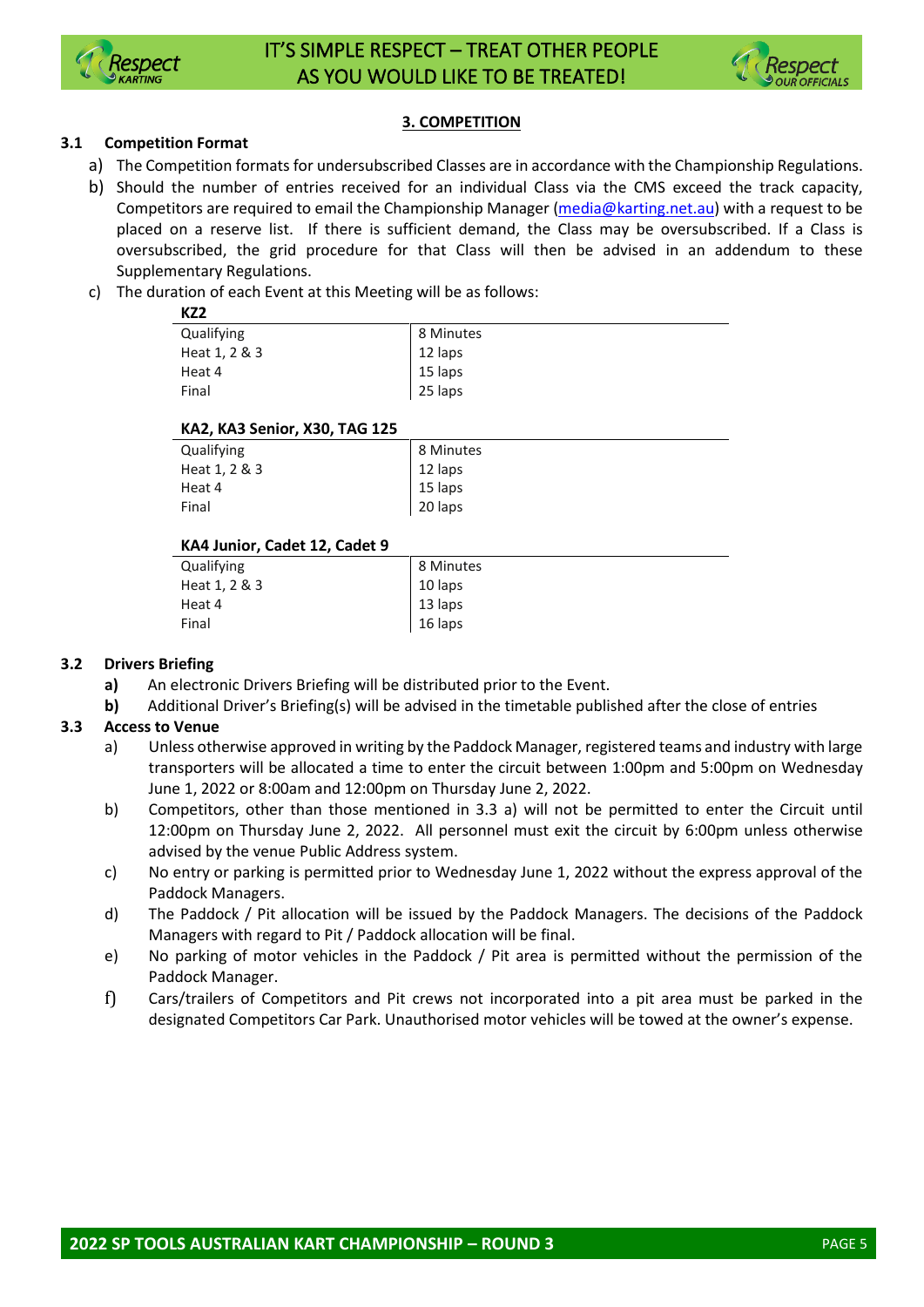

# IT'S SIMPLE RESPECT – TREAT OTHER PEOPLE AS YOU WOULD LIKE TO BE TREATED!



#### **3.4 Fuel**

- a) A Competitor must only use the permitted Fuel in the Class/Division in which they are Competing as detailed below:
	- i. KA2, KA3 Senior, KA4 Junior, X30, TAG 125, Cadet 12, Cadet 9, KZ2 Trophy: PULP Control Fuel will be used for this Meeting and must **only** be purchased as follows:
		- **i.** Fuel Brand: **Ampol**
		- ii. Fuel Type: **Vortex 98 PULP is the ONLY fuel permitted**
		- iii. Service Station Name: **Ampol Service Station**
		- iv. Service Station Address: **43 Emily Street Seymour**
		- v. Fuel for the Meeting can be purchased from **Thursday June 2, 2022**
		- vi. Control Fuel **MUST** be used from **Friday June 3, 2022** until the conclusion of the Meeting on Sunday June 5, 2022
	- ii. KZ2: Panta KART 102 in accordance with the 2022 AKC Championship Regulations

#### **3.5 Timetable**

- a) The Meeting will be run to a detailed timetable that will be distributed to all registered Competitors after the close of entries.
- b) In the event of the Meeting running outside of the timetable, notification will be made via the public address system.

#### **3.6 Transponders**

a) Each Competitor must have a transponder fitted for each session in accordance with Article 19 of the Championship Regulations and the Rules

#### **3.7 Tyres**

- a) Tyre pooling will be used in all Classes/Divisions at this Meeting.
- b) Competitors in the KZ2, KZ2-Trophy, X30, TaG 125, KA3 Senior, KA2 and KA4 Junior Classes/Divisions are required to purchase their Dry Weather Tyres for use during the Meeting through the LeCont Tyres distributor at the Track (Patrizicorse).
- c) Competitors in the Cadet 12 and Cadet 9 Classes are required purchase their Dry Weather Tyres for use during the Meeting through the Maxxis Tyres distributor at the Track (St George Karts)
- d) Competitors **KZ2 Class and KZ2 Trophy Division, X30 and KA2** are required to present their practice tyres for scanning at the Technical Area at a time to be advised in the Event Timetable. In extraordinary circumstances as decided at the absolute discretion of the Chief Scrutineer and the Championship Manager a Driver may be permitted to receive a second replacement Tyre in accordance with Technical Rules Chapter 4 Rule 4.

#### **3.8 Presentation**

- a) At the completion of the last Final, trophies will be presented to 1st, 2nd, and 3rd places. The top place getters from each Class must be in attendance in their racing suit.
- b) All place getters are required to correctly wear the Tyre manufacturers hat provided to them at all times during the presentation and for all official photographs at the conclusion of the presentation.
- c) As all placing's will still be provisional, the Promoters and Organisers' reserve the right to collect the trophies back after the presentation until all technical checks and Officials' hearings are complete.

#### **3.9 Circuit Practice**

- a) The Circuit will be closed for Practice and Racing to all Competitors and their equipment from 12:01am Monday May 16, 2021 until the commencement of the Meeting on Friday June 3, 2022.
- b) Unless otherwise approved by KA in accordance with Article 11 of the Championship Regulations, only holders of a licence issued by Karting Victoria may practice at the Circuit between December 10, 2021 to 12:01am Monday May 16, 2022.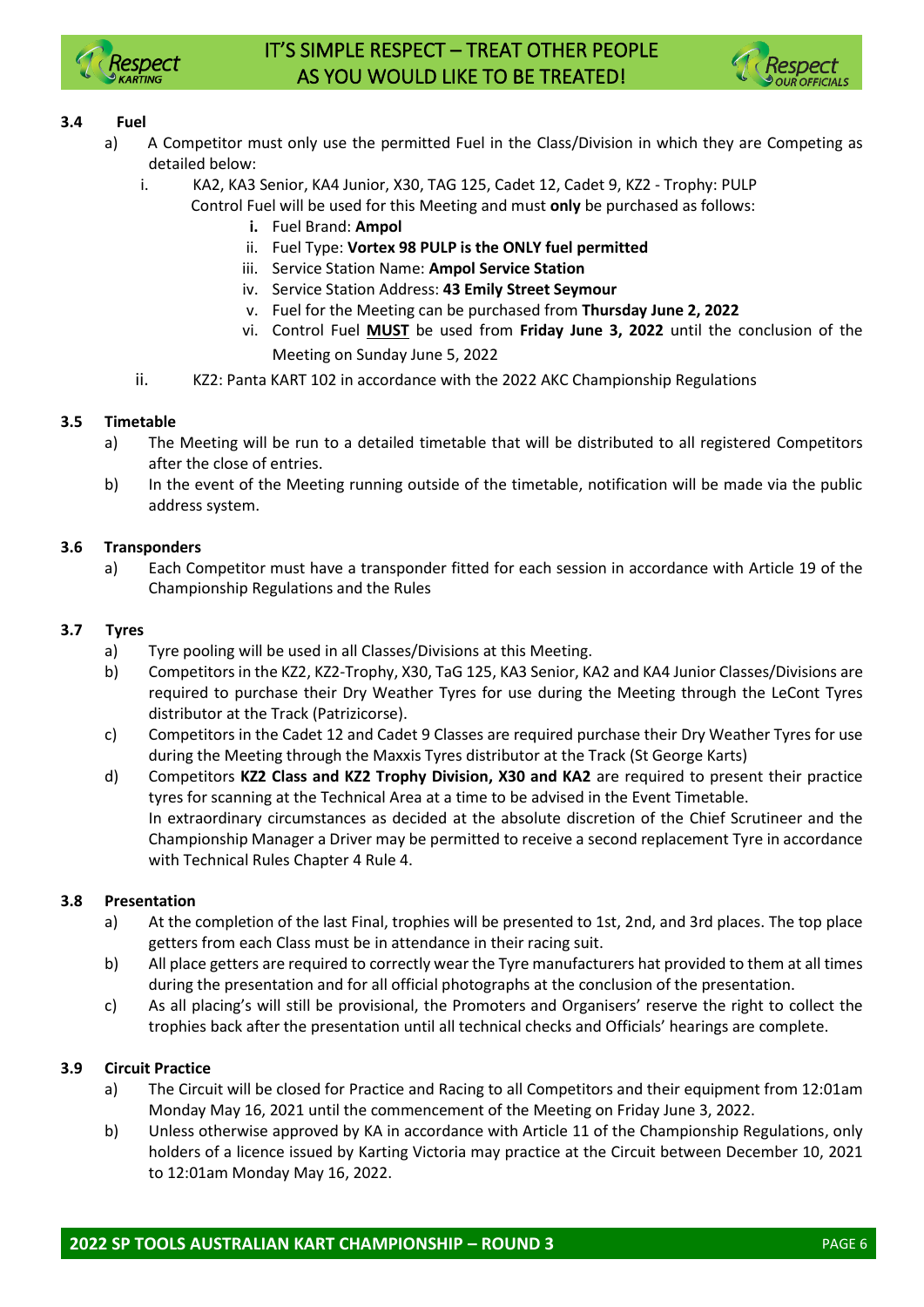



#### **3.10 Contact Phone Numbers**

- a) Competitors must advise the Stewards Secretary of their phone number and of any changes to their registered mobile phone number for the Competitor to receive SMS communication. Individual calls over the public-address system will be minimal.
- b) If a Notification is sent to a Competitor, they must report to the Stewards Secretary as soon as possible and within 30 minutes of the Notification being sent. Non-attendance within 30 minutes will result in the automatic issuing of your penalty by the Stewards.

#### **4. CIRCUIT SPECIFIC REQUIREMENTS**

#### **4.1 Kart Retrieval**

a) Pit Crew with trolleys will NOT be given access to the Track unless specifically approved by an Official. Retrieval of Karts is at the discretion of the Officials.

#### **4.2 Security**

a) Security will be provided on Wednesday, Thursday, Friday and Saturday nights. **The Pit Area will be locked each night between 7pm and 6am.**

#### **4.3 Medical Services**

a) Any Medical assistance that is required outside of the operating hours when Kart's are not on the Race Track please contact 000. The address to give to the Emergency Services is:

#### **Hume International Raceway**

#### **1005 Seymour – Tooborac Road Seymour**

#### **4.4 Venue Requirements**

- a) Smoking or welding is not permitted in the Pit areas.
- b) No dumping of Fuel, Tyres or other belongings, please make other arrangements.
- c) Subject to any applicable laws which may govern the access of animals, including but not limited to guide dogs, no animals are allowed anywhere within the facility.
- d) No motorised scooters, mini bikes, roller blading, skateboards, bicycles and tricycles allowed at the complex during the entire meeting.
- **e) Camping will be permitted. Please contact Cherie Paragreen 0409 665 207**
- f) All roadways in the Pit and Paddock area are designated spectator areas.
- g) Marquees are not to be erected without consent of the Organiser.
- **h) All teams and Competitor's parking, other than vehicles specifically incorporated into a designated pit area, will be required to park in the designated car parking area.**
- i) Food preparation and/or cooking and/or food distribution of any kind, other than for those persons directly associated with your team and pitted within the same designated area of the paddock is specifically prohibited within the confines of the Course (i.e. the entire Hume International Raceway Complex) unless specifically permitted in writing by an authorised representative of the Eastern Lions Kart Club and/or Karting Australia. For the sake of absolute clarity, this means that all food service activities must be confined to your own Pit area and be solely for your own team members – catering for other people at the Meeting is not permitted.

#### **5. COVID-19 SPECIFIC REQUIREMENTS**

#### **THE EASTERN LIONS KART CLUB HAS COMPLETED A COVIDSafe ACTION PLAN**

The Plan has been submitted to Karting Victoria and where required by law, to the relevant State Government Department. All actions identified as being required to be done to create a COVIDSafe Event and Club facility must be carried out prior to and during the Event.

The Organizers must ensure that the maximum number of people (the combined total of Essential Personnel, Permitted Persons and Spectators) permitted in total at an Activity and in groups in accordance with State Public Health Authority Orders/Directions/Regulations is not exceeded at any time prior to or during the Activity.